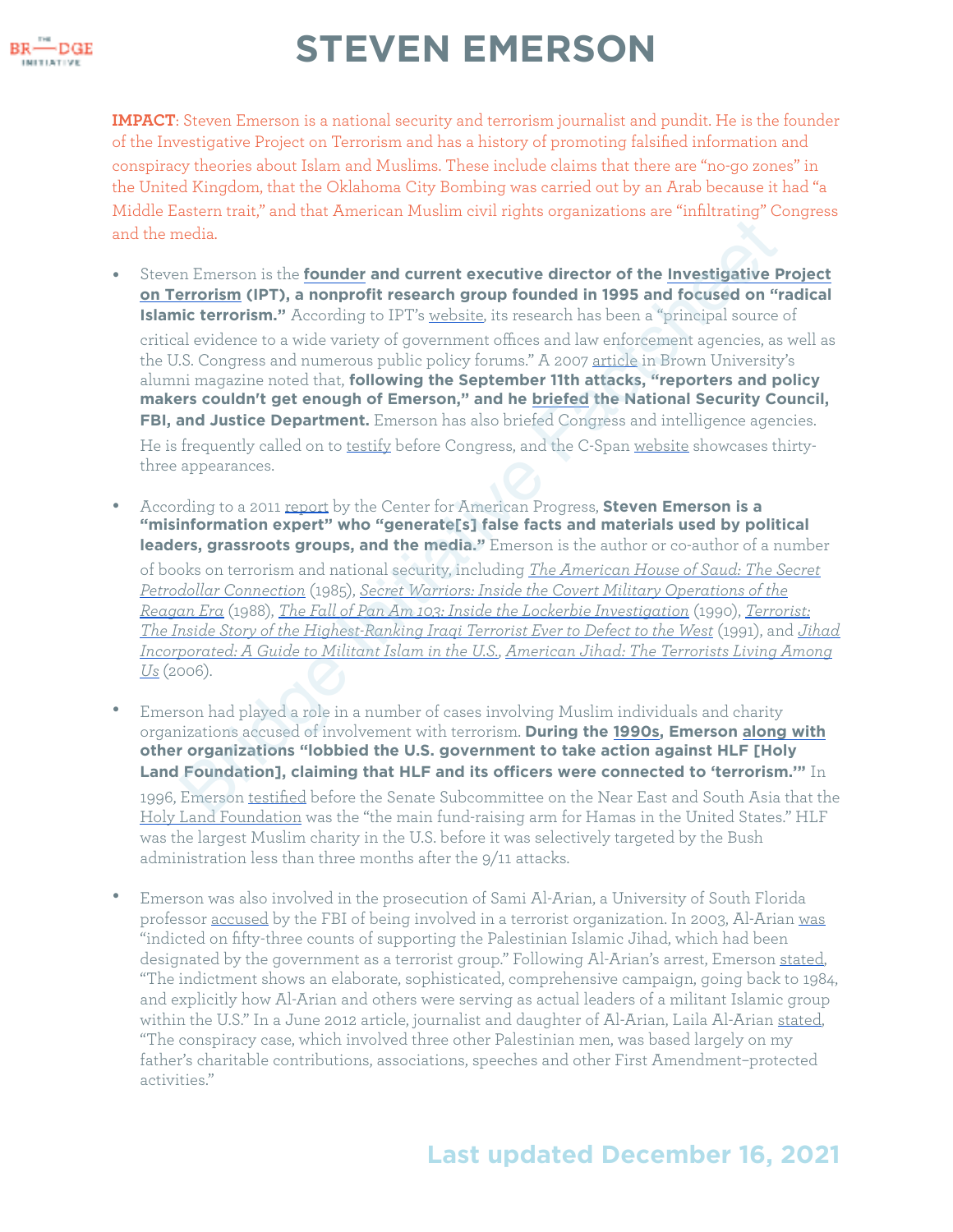

• Emerson's **interest in Al-Arian has continued beyond the case—demonstrated in a March 2017 [piece](https://www.investigativeproject.org/5913/georgetown-university-and-radical-islamists-it) he published on IPT website where he refers to Al-Arian as a "terrorist."** In a

November 2010 article, the U.S.-based Charity & Security Network [reported](https://charityandsecurity.org/blog/experts_at_fear_mongering/) that **Emerson had a "close relationship to Gordon Kromberg, a federal prosecutor in the Eastern District of Virginia," and that the HLF prosecution "relied on evidence produced by Emerson's Investigative Project and two groups with ties to Emerson, the NEFA Foundation and the International Assessment & Strategy Center (IASC)."** In late 2006, **Kromberg [refused](https://www.wrmea.org/007-april/assistant-u.s.-attorney-gordon-kromberg-displays-anti-arab-anti-muslim-bias.html)**

**to delay Al-Arian's transfer to a prison in Virginia until after the Islamic holy month of Ramadan, stating the request was "part of the attempted Islamization of the American** 

**Justice System."** In September 2008, when the *Washington Post* published a piece on Kromberg

including criticisms pointing to the judge's anti-Muslim bias, Emerson responded with a piece in IPT stating the *Post* journalists had "carelessly bought in to an Islamist propaganda campaign against one of America's finest and bravest prosecutors [Kromberg." In the piece, Emerson also [alleged](https://www.investigativeproject.org/771/washington-post-reporter-puts-target-on-prosecutors-back) that Al-Arian had a "violent and *jihadist* nature."

- In 1994, Emerson produced a *PBS* documentary *Jihad in America*, which "argued that Islamic militants, supported by prominent Arab- American and Muslim groups, were exploiting constitutionally protected civil liberties to train and organize and to plot acts of terror." Emerson received numerous awards for this documentary including the George Polk Award for best television documentary. The film was featured on *60 Minutes*. In 2001, **New Jersey congressman Christopher Smith stated the movie, which was distributed to members of Congress after 9/11, "'played a real role' in the House passage of the Patriot Act antiterrorism legislation."** uter Propert an[d](https://fair.org/extra/steven-emersons-crusade/) Wo [g](https://www.cairoklahoma.com/wp-content/uploads/2016/07/1995-A_rush_to_judgement.pdf)roups wunt uss to enters one, in were the re[a](https://www.brownalumnimagazine.com/articles/2007-06-29/one-mans-war-on-terror)r Proundational Assessment & Strategy Center (IASC).<sup>*n*</sup> In liet 2006, Kromberg redation, all a Al-Arian's transfer to a prison in Virginia utili after the
- In a 1995 interview with *CBS* in the aftermath of the **Oklahoma City bombing, Emerson [falsely claimed](https://www.commondreams.org/views/2008/10/14/islamofascism-awareness-week-anti-muslim-smearcasting-campus) was carried out by an Arab, Muslim person (it was perpetrated by Timothy McVeigh).** He stated it "was done with the attempt to inflict as many casualties as possible. **That is a Middle Eastern trait."** In another segment on the same day on *CBS Evening News,* Emerson stated, "Oklahoma City, I can tell you, is probably considered as one of the largest centers of Islamic radical activity outside the Middle East."
- In 1997, **Emerson was accused of forging a dossier of what was "supposed to be FBI documents" describing American Muslim organizations with alleged "terrorist sympathies," to be given to the** *Associated Press***.** An AP reporter uncovered an earlier, almost identical document by Emerson, indicating that the purported FBI dossier "was really his." Another **AP reporter stated that Emerson "could never back up what he said. We couldn't believe that document was from the FBI files."**
- Emerson has repeatedly promoted the false notion that the Islamic faith is inherently antisemitic. In 1995 in *Jewish Monthly,* Emerson [stated](https://fair.org/extra/steven-emersons-crusade/), "The level of vitriol against Jews and Christianity within contemporary Islam, unfortunately, is something that we are not totally cognizant of, or that we don't want to accept. We don't want to accept it because to do so would be to acknowledge that one of the world's great religions — which has more than 1.4 billion adherents somehow sanctions genocide, planned genocide, as part of its religious doctrine."
- In February 1998 Emerson [testified](http://geocities.ws/johnathanrgalt/emerson.html) before the Senate Judiciary Committee on the growing threat of extremists that "In the five years since the [1993 World Trade Center] bombing, intelligence officials and law enforcement agents have discovered that militant Islamic extremists have

### **Last updated December 16, 2021**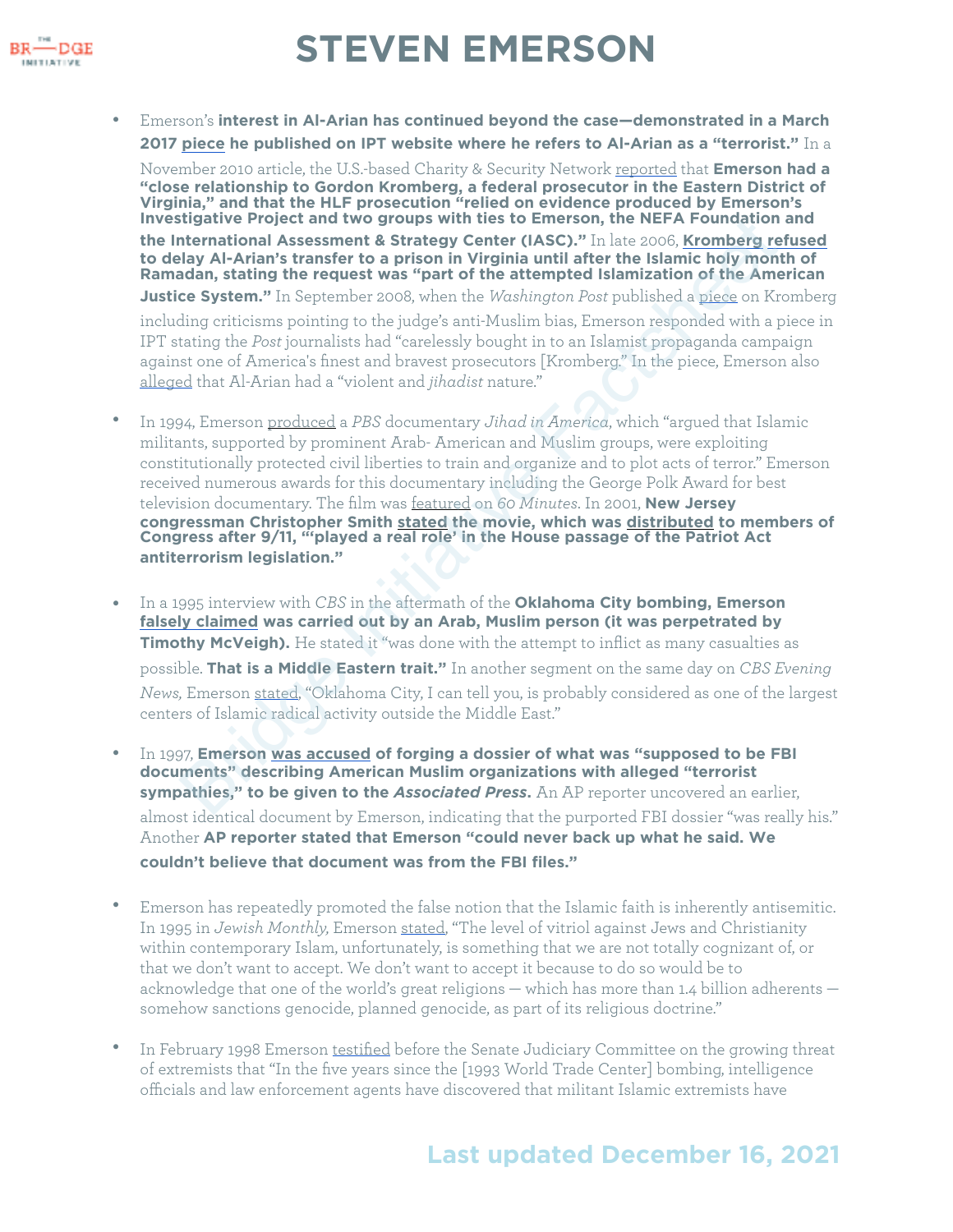

established extensive networks throughout the United States."

• In a June 2007 [article](https://web.archive.org/save/https://www.nationalreview.com/2007/06/radical-outreach-steve-emerson/) for the *National Review*, **Emerson stated that then-President George W. Bush "coddles American apologists for radical Islam" following the president's rededication ceremony of the Saudi-funded Islamic Center of Washington, D.C.** and

appointment of a special envoy to the Organization of the Islamic Conference (OIC), calling his outreach "wrongheaded" with a "lack of awareness."

- In October 2007, **Emerson was featured as a guest speaker at David Horowitz Freedom [Center](https://bridge.georgetown.edu/research/factsheet-david-horowitz-freedom-center/)'s Islamo-Fascism Awareness Week**, a "national effort to oppose [the] lies [that] George Bush created the war on terror and that Global Warming is a greater danger to Americans than the terrorist threat" and to "rally American students to defend their country."
- In a June 2009 *MSNBC* interview, **Emerson claimed that then-President Barack Obama's outreach to Muslims would "cater to [extremists] in terms of reversing some of the antiterrorism policies."** He further stated that extremists will "think there is going to be free reign for them with influence of the administration" and that "they are going to have influence over the policies of financial constraints over terrorist activities." His interviewer, Norah O'Donnell, stated that his suggestions were "ridiculous."
- In November 2009, **Emerson wrote an article titled "It's Radical Islam, Stupid" for Stonegate Institute, which later changed its name to Gatestone Institute, claiming that "the Council on American Islamic Relations (CAIR) was created to serve as a front group for Hamas."** He claimed that "for 14 years, CAIR got away with the lying to us about who they are, justifying Islamic terrorist attacks, legitimizing suicide bombings, presenting speakers who had been Holocaust deniers, making incendiary presentations about the United States and urging Muslims not to talk to the FBI." Despite failing to substantiate his accusations, Emerson has repeatedly described CAIR, a Muslim civil rights organizations as a "Muslim Brotherhood front group." In the same article, Emerson also described the Goldstone Report, a United Nations Fact-Finding Mission on the Gaza Conflict in 2009, as "the existence of a powerful Islamic lobby at the United Nations." He pointed to other examples of what he describes as an "inverted focus when it comes to radical Islam" such as claims that Random House and Yale University Press's refusal to "publish books that are "critical" of, or potentially offensive to, Muslim extremists." intment of a special envoy to the Or[g](https://web.archive.org/web/20160813221830/http://www.foxnews.com/opinion/2015/01/07/will-ever-learn-obama-white-house-cant-admit-paris-attacks-islamic-terrorism.html)anization of th[e](https://www.cair.com/) Islamic Conference (OIC), calling the the state of swareness."<br>
stephenomy and "also factstreeness."<br>
stephenomy and "also factstreeness."<br>
stephenomy and the state of
- A 2010 [piece](https://archive.thinkprogress.org/meet-an-islamophobia-network-expert-steven-emerson-52f4dad98b29/) in *Lobe Log* discovered the **existence of "suspicious financial arrangements between private companies" connected to Emerson.** In November 2010 the *Tennessean*  [investigated](https://eu.tennessean.com/story/news/local/2010/10/24/antimuslim-crusaders-make-millions-spreading-fear/28936467/) the relationship between IPT and SAE Productions, Emerson's for-profit company. The **[investigation](https://archive.thinkprogress.org/new-report-exposes-anti-islam-charlatans-a7ac95b3b00d/) found that Emerson used IPT to channel funds to SAE Productions—of which he is the sole employee. In 2008, IPT paid SAE Productions \$3.33 million, using its tax exempt status to avoid additional fees.** Between 2001 and 2007 the Counterterrorism [& Security Education and Research Foundation](http://web.archive.org/web/20110807220333/http://www.ctserf.org/%23) (CSTERF), a nonprofit "founded in 1999 because of the increasing rise of terrorism and the lack of private resources to deal with the problem," also contributed \$1.6 million to IPT. Similarly, CSTERF tax forms list transfers of grant revenues to a for-profit entity, the [International Association of Counterterrorism and Security Professionals](http://www.iacsp.com/about.php) (IACSP), an organization with a stated goal of creating "a center of information and educational services for those concerned about the challenges now facing all free societies, and promoting professional ethics in the counterterrorism field." Neither CSTERF, IACSP, nor IPT [mention](https://www.americanprogress.org/wp-content/uploads/issues/2011/08/pdf/islamophobia.pdf) any relationship between the three. Daniel Borochoff, president of the watchdog group [American](http://www.charitywatch.org/)

#### **Last updated December 16, 2021**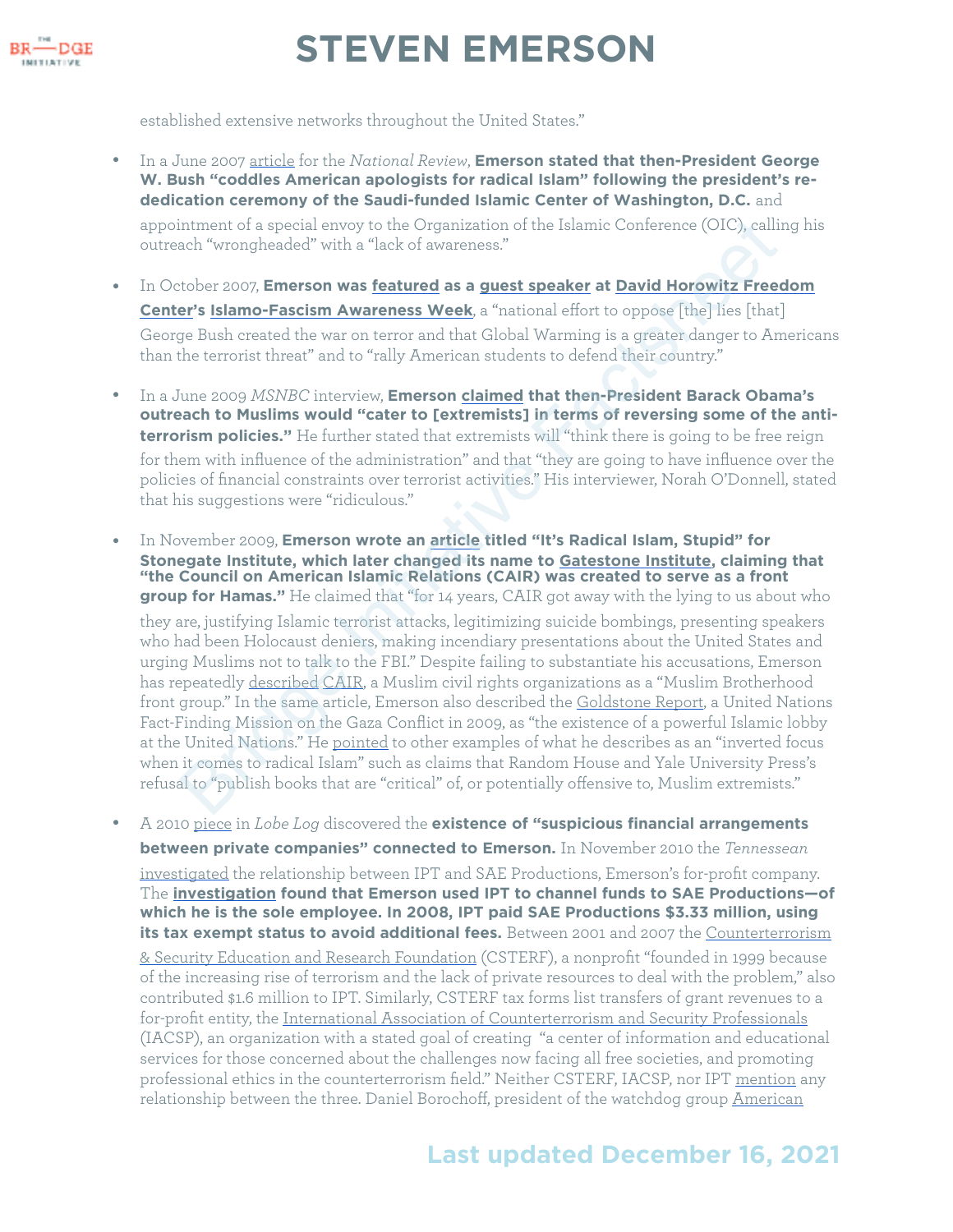

[Institute of Philanthropy,](http://www.charitywatch.org/) [commented](http://lobelog.com/more-insights-into-steven-emersons-tangled-funding-web/) that the relationship was a "convenient arrangement for avoiding disclosure and allowing tax deductions." In a November 2010 article in *Lobe Log*, IPT managing director Ray Locker [stated](http://lobelog.com/more-insights-into-steven-emersons-tangled-funding-web/) that a relationship "exists" between IPT and CSTERF and that they do not discuss their funding due to the "nature of the work we do" and to "protect [Emerson's] security."

- In **March 2011, Emerson pushed misleading statistics on terrorism committed by individuals identified as Muslim on the day before Congressman Peter King [convened](https://www.splcenter.org/hatewatch/2011/03/08/why-are-peter-king%25E2%2580%2599s-hearings-so-loathsome-let-us-count-ways) the first round of his "controversial hearings on the radicalization of American Muslims."** The Southern Poverty Law Center (SPLC) discovered an Emerson article claiming that "more than 80 percent of all convictions tied to international terrorist groups and homegrown terrorism since 9/11 involved defendants driven by a radical Islamist agenda. Though Muslims represent about 1 percent of the American population, they constitute defendants in 186 of the 228 cases DOJ lists." Later, on the *FOX Business* program "Follow the Money," Pamela Geller cited Emerson's claim. SPLC noted that Emerson's article "mischaracterized the source material it analyzed from the U.S. Department of Justice (DOJ)" in order to draw a "meaningless conclusion from its own flawed analysis." arch 2011, Emerson <u>pushed</u> misleading statistics on terrorism committed by<br>
iduals identified as Muslim on the day before Congressman Peter King con[ve](https://islamophobianetwork.com/misinformation-expert/steven-emerson/)rt<br>
is tround of [h](http://www.nydailynews.com/opinions/2011/03/10/2011-03-10_muslim_american_groups_not_rep_pete_king_are_the_ones_fomenting_hysteria.html)is "controversial hearings on the radicalization of A
- A 2011 report by the Center for American Progress found that **between 2010–2012, the Investigative Project on Terrorism received \$1,409,585 in funding from Daniel Pipes, founder and president of the right-wing anti-Islam think-tank, Middle East Forum.**  Emerson is frequently featured on both Daniel Pipes' [website](http://www.danielpipes.org/search.php?cx=015692155655874064424%253Asmatd4mj-v4&cof=FORID%253A9&ie=UTF-8&q=Emerson&sa.x=0&sa.y=0&sa=Search) and the [Middle East Forum.](https://www.meforum.org/search.php?cx=partner-pub-2951801646144412%253Ap24ltemdv6f&cof=FORID%253A9&ie=UTF-8&q=steve+emerson&sa=Search%23gsc.tab=0&gsc.q=steve%2520emerson&gsc.page=1)
- **Emerson has a history of slandering politicians on both sides of the aisle by accusing them of "extremist" ties.** In March 2011, Emerson stated that a hearing on the civil rights of American Muslims held by Senator Dick Durbin (D-IL), was "consistent with his [Durbin's] whole entire policy of the last seven years of protecting radical Islamic groups." Emerson further alleged that one of Durbin's staff members, Reema Dodin, had "extremist ties" simply for having worked with Muslim legal and civil rights organizations. In May 2012, Emerson and Daniel Pipes coauthored an article on then-governor of New Jersey Chris Christie's supposed "Islam problem" in which they stated Christie had "hugged a terrorist-organization member, abridged free-speech rights, scorned concern over Islamization, and opposed law-enforcement counterterrorism efforts."
- In 2013, **Emerson produced a documentary with the IPT called "Jihad in Americ[a: The](https://www.amazon.com/Jihad-America-Grand-Deception-Various/dp/B009S93GQE)  [Grand Deception](https://www.amazon.com/Jihad-America-Grand-Deception-Various/dp/B009S93GQE)"** which claims to investigate "the covert structure and growing influence of the Muslim Brotherhood and Islamist groups, masquerading under the false moniker of being apolitical religious groups or civil rights groups in the United States, specifically how they are infiltrating or intimidating major societal institutions from Congress to Hollywood, from the mainstream news media to federal law enforcement, from the publishing industry to museums."
- In February 2013, Emerson [participated](https://www.centerforsecuritypolicy.org/2013/02/27/national-security-experts-warn-reject-brennan/) alongside others, including anti-Muslim commentator [Zuhdi Jasser,](https://bridge.georgetown.edu/research/factsheet-zuhdi-jasser/) in a virtual press conference sponsored by the [Center for Security Policy](https://bridge.georgetown.edu/research/factsheet-center-for-security-policy/) to oppose John Brennan's confirmation as the Director of the Central Intelligence Agency. At the event, **Emerson [claimed](https://www.centerforsecuritypolicy.org/2013/02/27/national-security-experts-warn-reject-brennan/) Brennan "was the man who opened the dialogue with radical Islamic groups as evidenced by his speeches to groups at NYU, including the Muslim Students Association, the NYU Muslim Student, law student group,"** and that his "open embrace of radical Islam...not only makes him disqualified to be the CIA director, it disqualifies him from the position he currently occupies on the National Security Council as counter-terrorism director."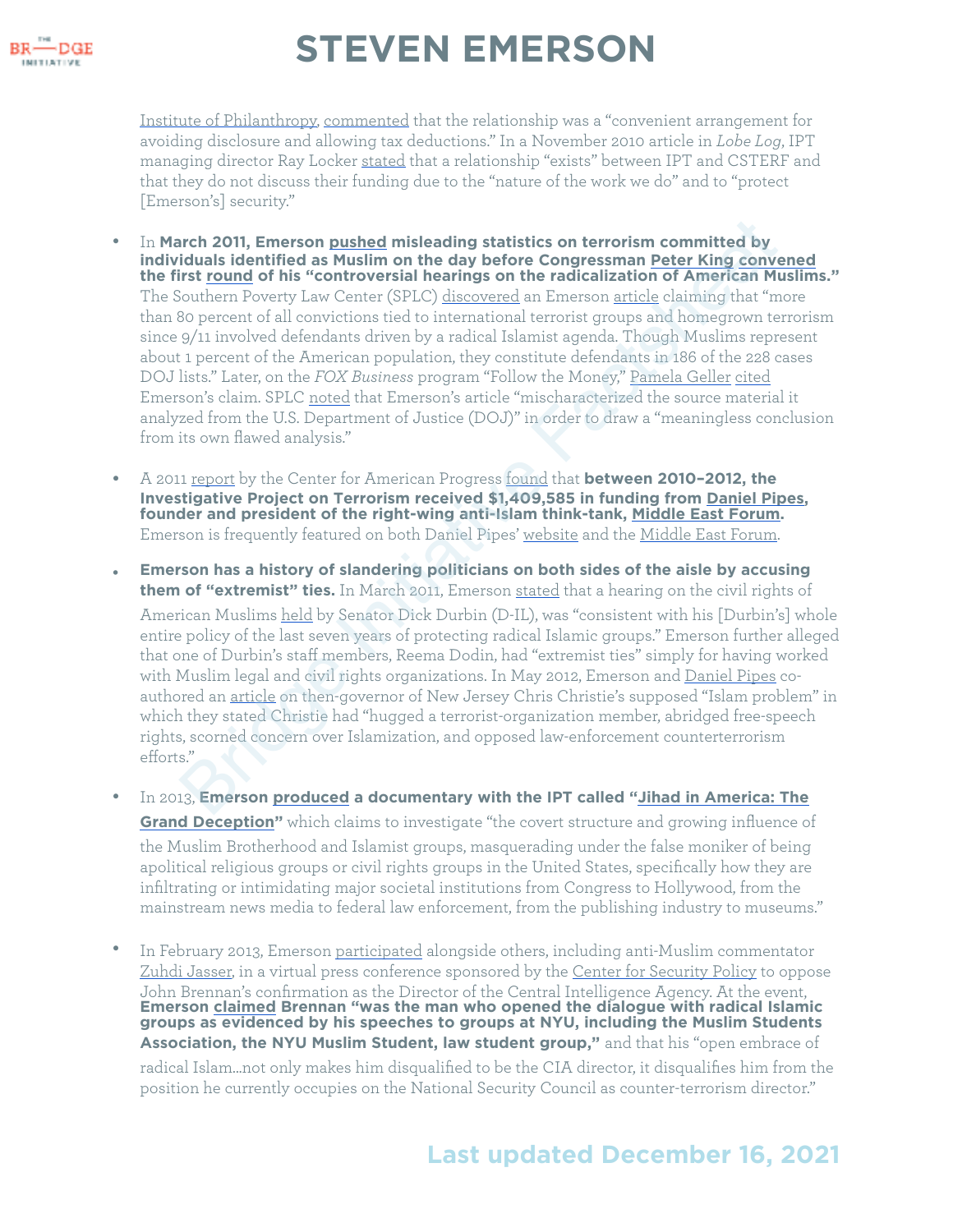

- In August 2013, Steven Emerson [commented](https://youtu.be/EMbBuEotzK8?t=58) on the Mimi Geerges Show that the Muslim Brotherhood was the "parent of Al-Qaeda as it is the parent of Hamas, Islamic Jihad, and every Sunni terrorist group" and the "ideological origin of all these violent groups" with a "supremacist view of the world—they want to establish a caliphate." He claimed that "behind closed doors" they talk about "jihad, they talk about martyrdom operations, they talk about taking over the United States." He further **stated that "the people in charge, or the leadership…to the Al Azhar University, to Al Jazeera… the imams in many of the madrasas, the Islamist schools, are part of the Islamist Brotherhood**, and maybe not the Muslim Brotherhood formally, but there are a constellation of values and interests" such as a caliphate. **On Islamophobia, he stated that "Islamophobia is a contrived term… [it] is fake, [it] is used as a way of intimidating, smearing anyone who criticizes radical Islam."**
- In an August 2014 *Fox News* interview, Emerson stated that there are "more jihadists" who can be "mobilized on a moment's notice" and this "problem is exacerbated by the fact that we have an administration that's in bed with these radical Islamic groups who pretend to be moderate or civil rights groups that have basically curtailed the ability of the FBI, ICE agents, to monitor, do investigations, or even prosecutors." He stated that the Obama administration "embraced and legitimized the Muslim Brotherhood, which is the godfather and parent of all Sunni terrorist groups, including Hamas, including Islamic Jihad, and Al Qaeda. And for the administration to make a distinction between Al Qaeda and the Muslim Brotherhood is simply murderous." **He likened then-Secretary of State John Kerry's call for a ceasefire between Israel and Hamas, to negotiating with Hitler**, saying that "there is no underlying grievance of these groups other than destruction of the Jewish state and ultimately establishment of the Islamic caliphate." s." He lurther stated that "the people in charge, or the leadership...to the Al A J<br>energity, to Al Jazeera.... the imms in many of the madrasas, the Islamist schoof<br>of the Islamist Brotherhood, and maybe not the Muslim Br
- During a January 2015 *Fox News* interview, **Emerson referred to Birmingham, a city in the U.K., as a "Muslim-only city" where non-Muslims "don't go in."** He defined these "no-go zones" as "zones where sharia courts are set up, where Muslim density is very intense, where the police don't go in, and where it's basically a separate country almost," likening it to a "caliphate." **He claimed that in parts of London "there are actually Muslim religious beliefs that actually beat and actually wound seriously anyone who doesn't dress according to religious Muslim attire."** He further stated that "Europe is finished because if you extrapolate the number of Muslims… the problem is that the leadership of the Muslim communities in Europe deliberately don't want to integrate and so they establish these zones which refuse to integrate and use them as leverage against the host country as a political reaction by the population" which "fosters the perpetuation of radical Islamic generations to come." **In response to Emerson's claims, then-U.K. Prime Minister, David Cameron, [told](http://www.itv.com/news/central/update/2015-01-12/prime-minister-steven-emerson-is-clearly-an-idiot/)** *ITV News* **that he "choked on my porridge" and that "this guy [Emerson] is clearly a complete idiot."** *Fox News* and Emerson later [apologized](https://www.nytimes.com/2015/01/13/world/europe/twitter-users-react-with-glee-to-fox-news-claim-on-birmingham.html), with Emerson [attributing](https://www.youtube.com/watch?v=6u1zxtbhyEg) his claims to "sloppy research that had not been fact-checked." Anti-Muslim blogger [Pamela Geller](https://bridge.georgetown.edu/research/factsheet-pamela-geller-2/) [admitted](http://www.rightwingwatch.org/post/pamela-geller-fox-apology-egregious-there-are-absolutely-no-go-zones/) in an interview with *Fox News*  that Steven Emerson "did misspeak" but confirmed the existence of [no-go zones](https://bridge.georgetown.edu/research/factsheet-no-go-zone-conspiracy-theory/) and called the network's apology for the mistake "egregious."
- During the same January 2015 *Fox News* segment, Emerson discussed female terrorists in Europe and the Middle East, where women wear burkas to "hide their identities" and [claimed](https://youtu.be/Em0eXxW3Gw4?t=197) "there are many of them," and "in certain airports, believe it or not, they don't require the burkas to be removed to identify them to see who they are on their passports."